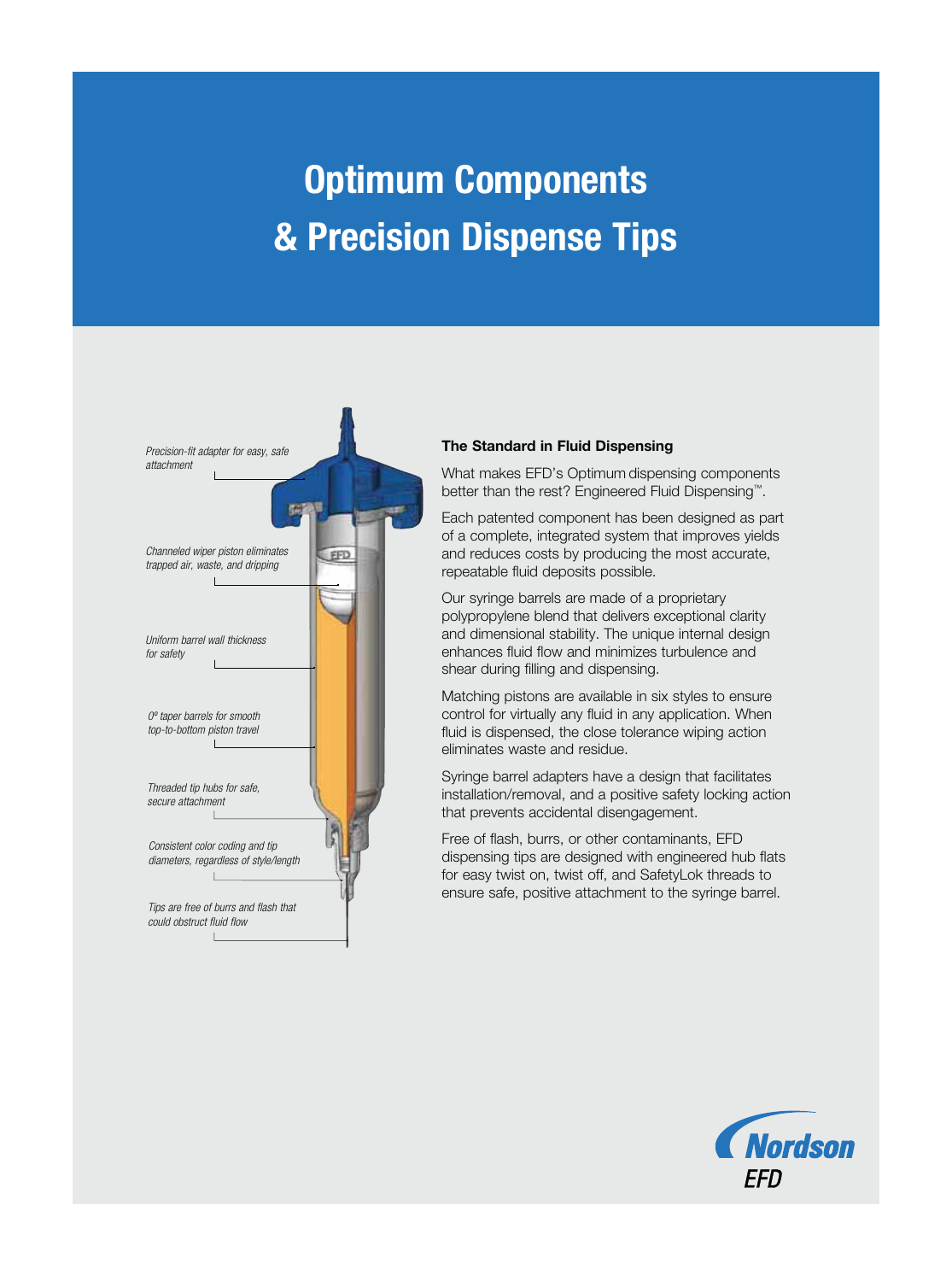## **Dispensing Components**



EFD produces the highest quality syringe barrels and pistons in the industry. Syringe barrels and pistons are produced in our own silicone-free facilities, where they are subjected to stringent quality control inspections throughout the entire manufacturing process.

#### **Features and Benefits**

- Precision fit between syringe and piston ensures consistent fluid deposits
- Wiper piston improves fluid control, keeps fluids from dripping and eliminates waste by wiping the syringe wall clean
- Wide variety of styles and sizes
- Package labels include lot numbers for process control and traceability

#### SYRINGE BARREL & PISTON SETS

Each box contains one resealable bag of syringes and SmoothFlow™ pistons. Dust-free packaging.

| <b>Size</b>      | <b>MOST FLUIDS</b><br>UV/Light Block*<br>Amber Barrels<br>Clear Barrels<br>White Pistons<br>White Pistons |         | Opaque<br><b>Black Barrels</b><br>White Pistons | Clear Barrels<br>Blue Pistons** | Clear Barrels<br><b>Clear Pistons</b> | 0TY  |
|------------------|-----------------------------------------------------------------------------------------------------------|---------|-------------------------------------------------|---------------------------------|---------------------------------------|------|
| 3cc              | 7012074                                                                                                   | 7012085 | 7012091                                         | 7012075                         | n/a                                   | (50) |
| 5cc              | 7012096                                                                                                   | 7012103 | 7012109                                         | n/a                             | n/a                                   | (40) |
| 10 <sub>cc</sub> | 7012114                                                                                                   | 7012126 | 7012130                                         | 7012118                         | 7360577                               | (30) |
| 30 <sub>cc</sub> | 7012136                                                                                                   | 7012145 | 7012149                                         | 7015116                         | 7360580                               | (20) |
| 55cc             | 7012153                                                                                                   | 7012160 | 7012164                                         | n/a                             | 7360583                               | (15) |

Sets are available in clear for most fluids; transparent amber for UV and light-sensitive materials (\*up to 550 nm); and opaque black for complete light blockage.

\*\*Blue LV Barriersets include tip caps and are designed for dispensing cyanoacrylates and very low viscosity fluids.

#### SYRINGE BARRELS

| Each box contains one resealable ESD-safe bag of syringes. Dust-free packaging. |  |  |
|---------------------------------------------------------------------------------|--|--|
|---------------------------------------------------------------------------------|--|--|

| <b>Size</b> | <b>MOST FLUIDS</b><br>Clear Barrels | UV/Light Block*<br>Amber Barrels | Opaque<br><b>Black Barrels</b> | Transparent<br>Green Barrels | ESD-Safe<br><b>Black Barrels</b> | <b>QTY</b> |
|-------------|-------------------------------------|----------------------------------|--------------------------------|------------------------------|----------------------------------|------------|
| 3cc         | 7012072                             | 7012083                          | 7012089                        | 7015616                      | 7362856                          | (50)       |
| 5cc         | 7012094                             | 7012101                          | 7012107                        | 7015617                      | 7362858                          | (40)       |
| 10cc        | 7012112                             | 7012122                          | 7012128                        | 7015618                      | 7362860                          | (30)       |
| 30cc        | 7012134                             | 7012143                          | 7012147                        | 7015619                      | 7362862                          | (20)       |
| 55cc        | 7012155                             | 7012158                          | 7012162                        | 7015620                      | 7362864                          | (15)       |

Note: 30cc and 55cc syringe barrels accept the same size barrel pistons, end caps, and adapters. Order pistons separately.

\*Transparent amber for UV- and light-sensitive materials (up to 550 nm).

## **Optimum Syringe Barrels**

"One stop shopping for syringes, barrel adapters, needles and tips along with excellent reference materials and pictures of actual applications to spark new ideas." – Infinera



|                                                                        | <b>BARREL DIMENSIONS</b>                                                                            |  |                                                                                       |         |  |  |  |  |  |  |  |  |
|------------------------------------------------------------------------|-----------------------------------------------------------------------------------------------------|--|---------------------------------------------------------------------------------------|---------|--|--|--|--|--|--|--|--|
| <b>Size</b>                                                            | $\mathsf{A}$                                                                                        |  | R                                                                                     |         |  |  |  |  |  |  |  |  |
| 3cc<br>5cc<br>10 <sub>cc</sub><br>30 <sub>cc</sub><br>55 <sub>cc</sub> | 11.1 mm $(0.44")$<br>14.3 mm (0.56")<br>19.1 mm (0.75")<br>$25.4$ mm $(1.0")$<br>$25.4$ mm $(1.0")$ |  | 73.0 mm<br>68.3 mm (2.69")<br>88.9 mm (3.50")<br>115.9 mm (4.56")<br>173.0 mm (6.81") | (2.88") |  |  |  |  |  |  |  |  |

Note: This data is typical and does not constitute a specification.



1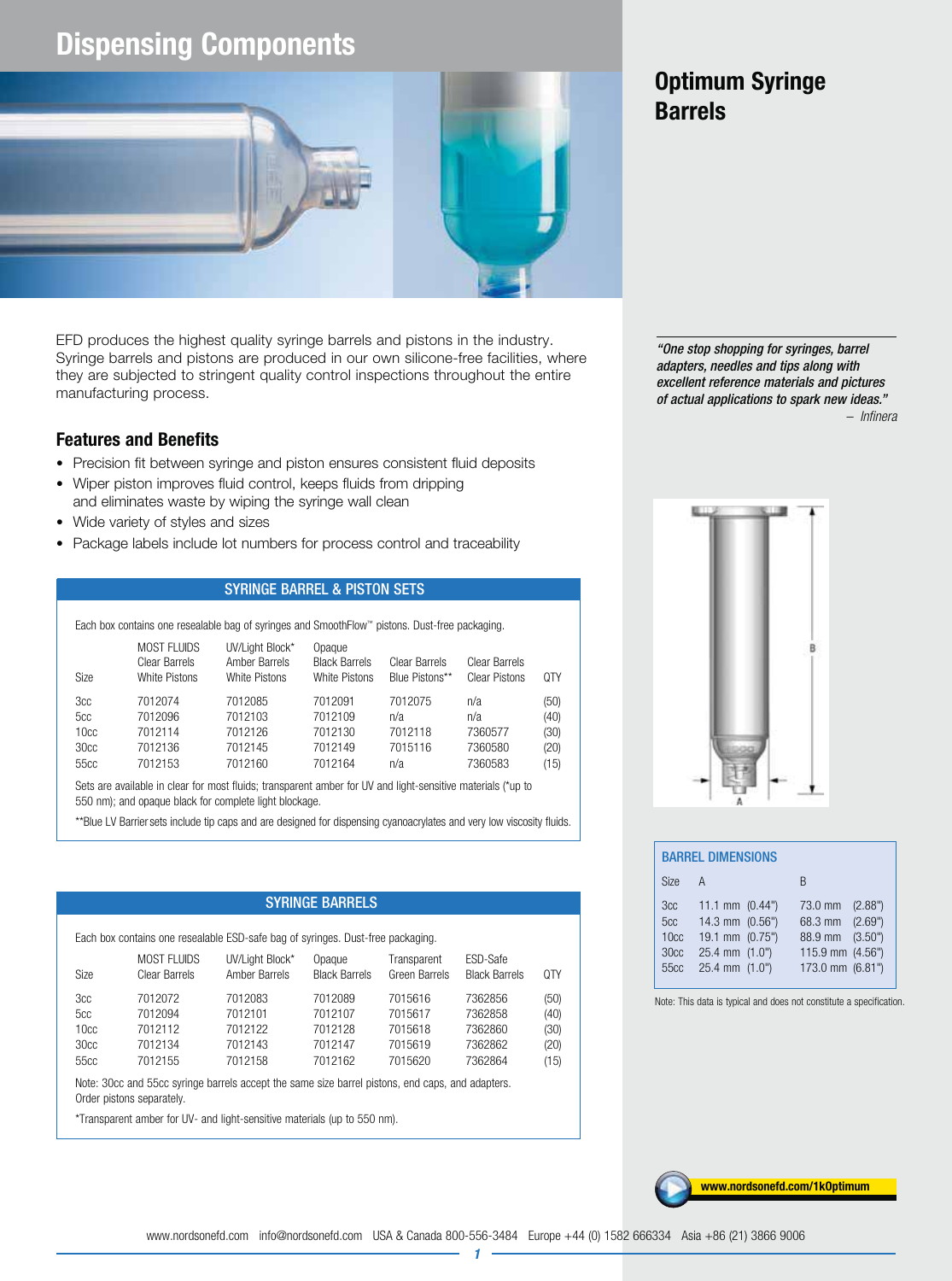## **Dispensing Components**



A piston is inserted into the syringe barrel after it has been loaded with fluid to ensure uniform dispensing, prevent dripping, and eliminate waste by wiping barrel walls clean as fluid is dispensed. Optimum pistons are molded from high-density polyethylene.\*

|                               | <b>SYRINGE BARREL PISTONS</b>            |                                          |                                          |                                          |                                      |                                          |                              |  |  |  |  |  |
|-------------------------------|------------------------------------------|------------------------------------------|------------------------------------------|------------------------------------------|--------------------------------------|------------------------------------------|------------------------------|--|--|--|--|--|
| <b>Size</b>                   | White<br>SmoothFlow                      | Beige                                    | Red<br>SmoothFlow SmoothFlow             | Orange<br>Flatwall                       | Blue<br>LV Barrier                   | Clear<br>Flex                            | 0TY                          |  |  |  |  |  |
| 3cc<br>5cc<br>10cc<br>30/55cc | 7012166<br>7012172<br>7012178<br>7012184 | 7012170<br>7012176<br>7012182<br>7012188 | 7012168<br>7012174<br>7012180<br>7012186 | 7012321<br>7012323<br>7012325<br>7012327 | 7014602<br>n/a<br>7014600<br>7014598 | 7362320<br>7362317<br>7029355<br>7029551 | (50)<br>(40)<br>(30)<br>(20) |  |  |  |  |  |

\*Clear Flex pistons are molded from LDPE (low-density polyethylene).

End caps and tip caps provide an airtight seal that allows you to prefill syringe barrels or seal partially used syringes between shifts.

End caps feature a precision fit and use a convenient push-button to produce a snug, air-tight seal.

Tip caps have a large knurled gripping surface that simplifies attachment, and a vent that prevents air from being introduced into the syringe barrel during installation. The gripping action of the tip cap is designed to maximize the seal and yet be easily removed by the user. Available in blue or green.

|                  |                                        | <b>SNAP-TIGHT END AND TIP CAPS</b> |      |
|------------------|----------------------------------------|------------------------------------|------|
|                  | Snap-on end caps provide tight seal.   |                                    |      |
| <b>Size</b>      | <b>Blue</b>                            | Green                              | 0TY  |
| 3cc              | 7012190                                | 7014470                            | (50) |
| 5cc              | 7012192                                | 7014471                            | (40) |
| 10 <sub>cc</sub> | 7012194                                | 7014472                            | (30) |
| 30/55cc          | 7012196                                | 7014473                            | (20) |
|                  | Twist-on tip cap seals syringe barrel. |                                    |      |
|                  | Blue                                   | Green                              | ΩTΥ  |
| One size         | 7012198                                | 7014469                            | (5U) |





Lightweight adapters are designed for fast attachment and feature slots that lock securely onto matching tabs on the syringe barrel.

| <b>ADAPTER ASSEMBLIES</b> |                                                                                                         |                           |                                                 |  |  |  |  |  |  |  |
|---------------------------|---------------------------------------------------------------------------------------------------------|---------------------------|-------------------------------------------------|--|--|--|--|--|--|--|
| <b>Size</b>               | Blue<br>$0.9$ m $(3$ ft) Hose                                                                           | Blue<br>1.8 m (6 ft) Hose | Blue<br>$0.9$ m $(3$ ft) Hose<br>w/ filter trap |  |  |  |  |  |  |  |
| 3cc                       | 7012341                                                                                                 | 7012059                   | 7012063                                         |  |  |  |  |  |  |  |
| 5cc                       | 7012054                                                                                                 | 7012058                   | 7012062                                         |  |  |  |  |  |  |  |
| 10 <sub>cc</sub>          | 7012339                                                                                                 | 7012057                   | 7012061                                         |  |  |  |  |  |  |  |
| 30/55cc                   | 7012338                                                                                                 | 7012056                   | 7012060                                         |  |  |  |  |  |  |  |
|                           | $R_{\text{H1O}}$ molded and nigea, acetal adaptor bead with NRP $\Omega$ ring flovible polyurathano air |                           |                                                 |  |  |  |  |  |  |  |

Blue molded one-piece, acetal adapter head with NBR O-ring, flexible polyurethane air hose (5/32" OD X 3/32" ID), male quick-connect, and safety clip. For general use.

## **Optimum Pistons**

#### **Available in six styles:**

**White** SmoothFlow wiper pistons are used with most fluids.

**Beige** SmoothFlow pistons are loose-fitting and used with air-entrapped fluids.

**Red** SmoothFlow pistons are tight-fitting and used with mechanical dispensers.

**Orange** Flat-walled pistons have a looser fit to prevent "bouncing" when dispensing stringy, airentrapped fluids.

**Blue** LV Barrier pistons are for cyanoacrylates and very low viscosity fluids.

**Clear** Flex pistons are flexible and reduce "bouncing" in viscous fluids while maintaining excellent wall-wiping.



### **Optimum End and Tip Caps**

### **Optimum Adapter Assemblies**

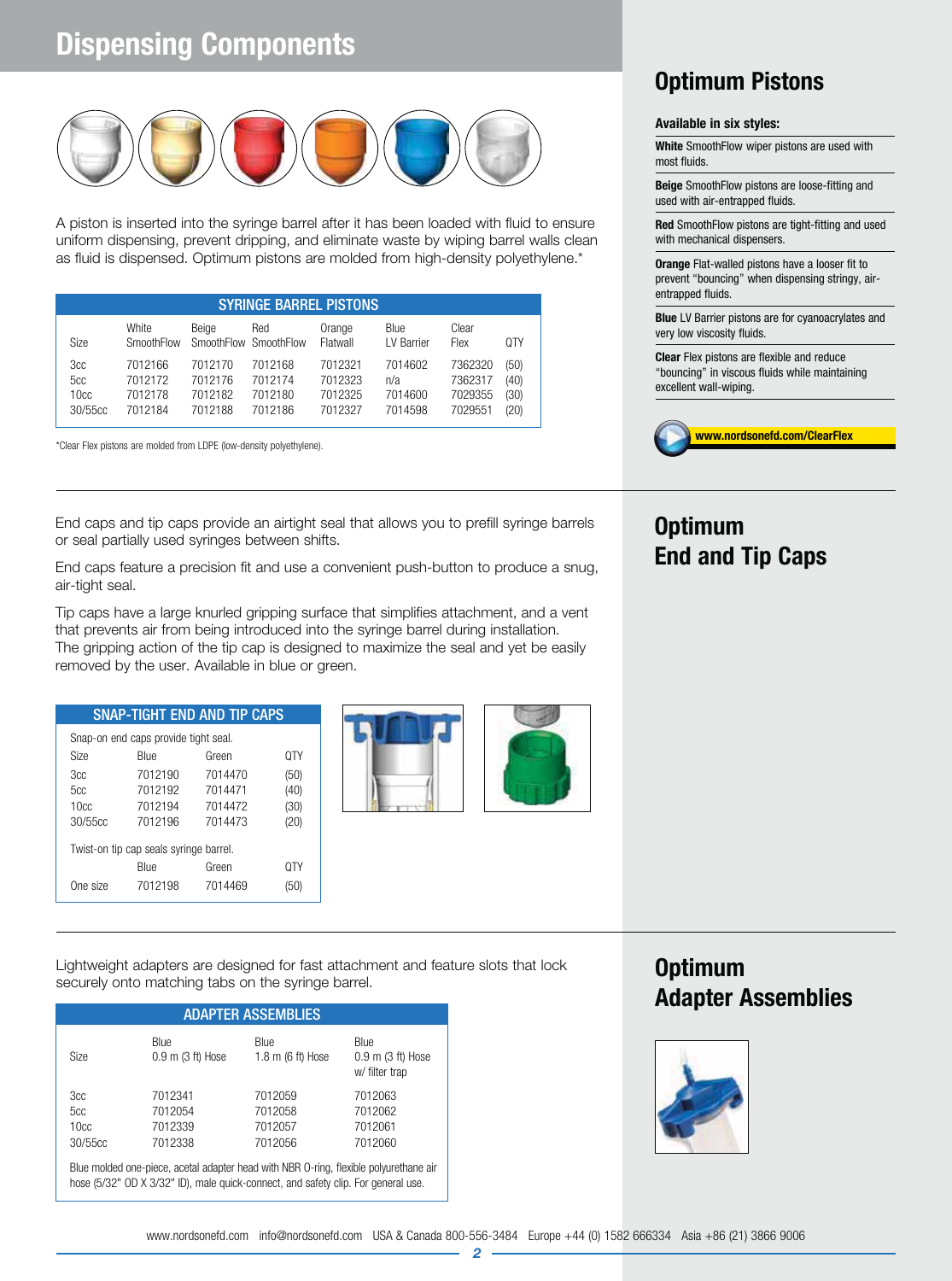Nordson EFD's Optimum ESD-safe black dispensing components prevent static<br>buildup when dispensing adhesives, pastes, coatings, and other assembly fluids **Components** used in manufacturing electronic products.

### **Features and Benefits**

- Static decay rate less than 2.0 seconds
- High conductivity
- Meets industry standards that ensure static will not be transferred while dispensing
- Molded from inert, non-carbon, non-surface-migratory material that's safe, even for sensitive fluids

|                  | <b>ESD-SAFE COMPONENTS</b> |            |                               |                   |  |  |  |  |  |  |  |  |  |  |
|------------------|----------------------------|------------|-------------------------------|-------------------|--|--|--|--|--|--|--|--|--|--|
| <b>Size</b>      | ESD-Safe                   | Qty/       | <b>Black Adapter Assembly</b> |                   |  |  |  |  |  |  |  |  |  |  |
|                  | <b>Black Barrels</b>       | <b>Box</b> | $0.9$ m $(3$ ft) Hose         | 1.8 m (6 ft) Hose |  |  |  |  |  |  |  |  |  |  |
| 3cc              | 7362856<br>50              |            | 7016095                       | 7016096           |  |  |  |  |  |  |  |  |  |  |
| 5cc              | 7362858                    | 40         | 7027849                       | n/a               |  |  |  |  |  |  |  |  |  |  |
| 10 <sub>cc</sub> | 7362860                    | 30         | 7016097                       | 7016098           |  |  |  |  |  |  |  |  |  |  |
| 30 <sub>cc</sub> | 7362862                    | 20         | 7362545                       |                   |  |  |  |  |  |  |  |  |  |  |
| 55 <sub>cc</sub> | 7362864                    | 25         |                               | 7362546           |  |  |  |  |  |  |  |  |  |  |

Adapter assemblies sold individually. Pistons sold separately; see previous page.

| <b>ESD-SAFE SMOOTHFLOW TAPERED TIPS</b> |                                                |                 |      |       |      |  |  |  |  |  |  |  |
|-----------------------------------------|------------------------------------------------|-----------------|------|-------|------|--|--|--|--|--|--|--|
| Gauge                                   | Part #                                         | Style           |      | ID    | Qty/ |  |  |  |  |  |  |  |
|                                         |                                                |                 | mm   | inch  | Box  |  |  |  |  |  |  |  |
| 18                                      | 7018150                                        | Tapered         | 0.84 | 0.033 | 50   |  |  |  |  |  |  |  |
| 20                                      | 7018211                                        | Tapered         | 0.58 | 0.023 | 40   |  |  |  |  |  |  |  |
| 25                                      | 7018373                                        | Tapered         | 0.25 | 0.010 | 30   |  |  |  |  |  |  |  |
| 27                                      | 7363483                                        | Tapered         | 0.20 | 0.008 | 20   |  |  |  |  |  |  |  |
|                                         | <b>ESD-SAFE PRECISION STAINLESS STEEL TIPS</b> |                 |      |       |      |  |  |  |  |  |  |  |
| 30                                      | 7018448                                        | General Purpose | 0.15 | 0.006 | 25   |  |  |  |  |  |  |  |
| 33                                      | 7018477                                        | Chamfered       | 0.10 | 0.004 | 25   |  |  |  |  |  |  |  |

Nordson EFD's disposable Unity™ HiTemp™ syringe barrels provide a cost-effective alternative to syringes commonly used in pneumatic dispensing of hot melt adhesives. The barrels are compatible with Nordson's Unity IC Series and Unity PURJet™ 30 dispensing systems and other standard industry hotmelt dispensers.

### **Features and Benefits**

- Proprietary materials maintain integrity at high temperatures for up to eight hours
- Disposability reduces downtime and maintenance costs with better cost of ownership
- Reliable, repeatable hot melt adhesive dispensing at up to 180° C

|                  | UNITY COMPONENTS |                          |                   |                         |                   |               |             |  |  |  |  |  |  |
|------------------|------------------|--------------------------|-------------------|-------------------------|-------------------|---------------|-------------|--|--|--|--|--|--|
|                  |                  | <b>Syringe Barrels</b>   |                   | Tip Cap                 | Tip Cap           | End Cap       |             |  |  |  |  |  |  |
| Size             | HiTemp<br>(125°) | Extreme HiTemp<br>(180°) | HiTemp<br>Tapered | White<br>Extreme HiTemp | Orange<br>Stemmed | Blue<br>Unity | Qty/<br>Box |  |  |  |  |  |  |
| 30 <sub>cc</sub> | 7360475          | 7360473                  | 7363794           | 7360452*                | 7017987*          | 7363885       | 20          |  |  |  |  |  |  |

\*Sold 50 per box.





## **Unity HiTemp Components**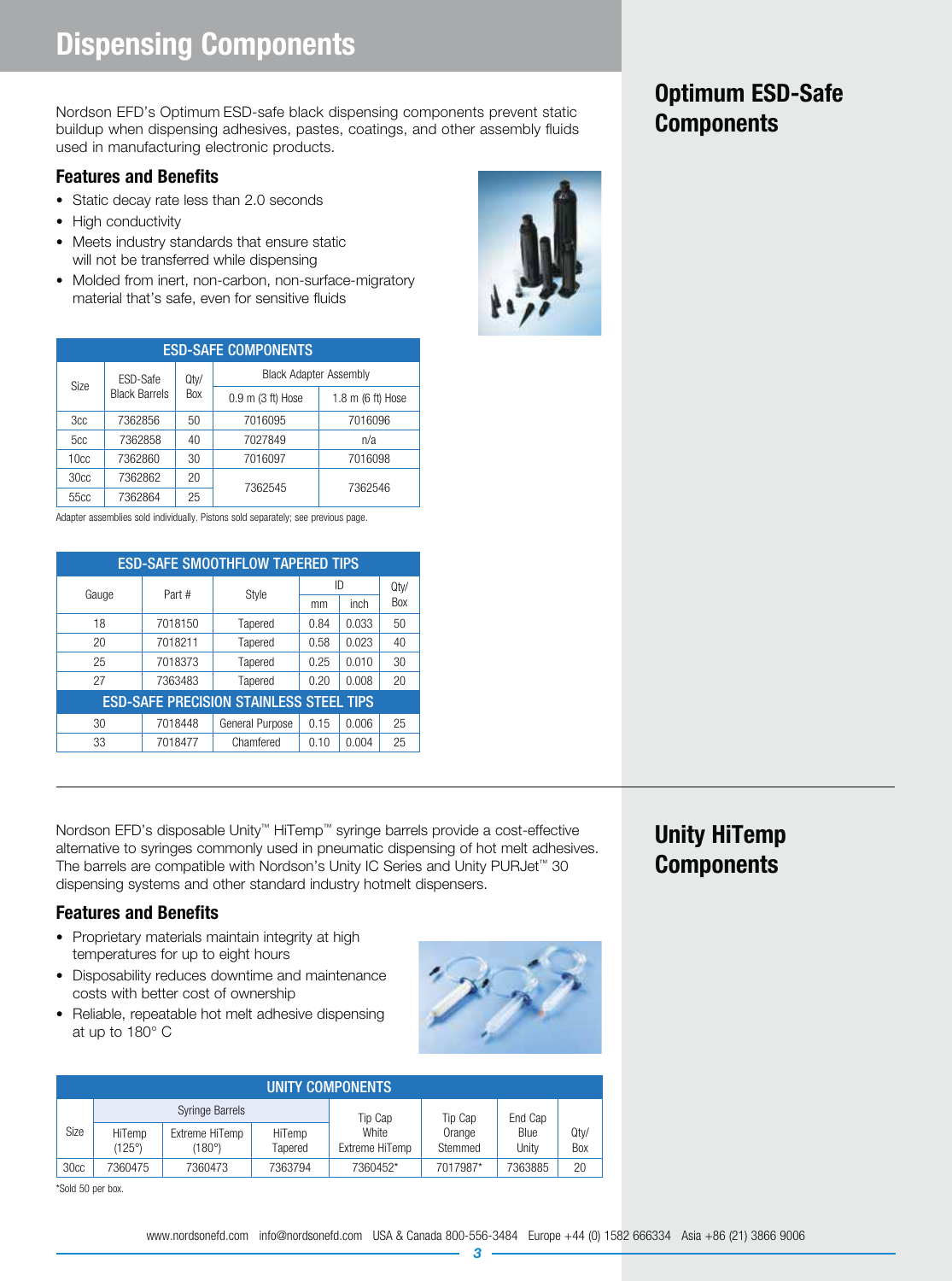## **Precision Dispensing Tips**



EFD produces the highest quality dispensing tips in the industry. All tips are produced in our own silicone-free facilities and subjected to stringent quality control inspections throughout the entire manufacturing process.

#### **Features and Benefits**

- Free of flash, burrs, and contaminants
- Package labels include lot numbers for process control and traceability
- Consistent from style to style and lot to lot
- 360° SafetyLok™ thread ensures safe, positive attachment to syringe barrel
- Engineered hub flats for easy twist on, twist off

## **Optimum Dispensing Tips**

#### **Available in six styles:**

**Precision Stainless Steel** Passivated stainless steel tips handle a wide range of fluids and applications.

**Tapered** Smooth flow for application of medium - to high-viscosity fluids — especially thick or particlefilled materials like epoxies, RTVs, and braze pastes.

**Flexible** Polypropylene shafts reach into hard-toaccess areas and will not scratch delicate surfaces. Easily cut to size or angled as needed.

**Angled** Stainless steel tips are available with 45º and 90º bends. Custom bends available.

**Brush** For spreading glues and greases. Available with soft or stiff bristles.

**Specialty** For specific applications: chamfered, ESD-safe, PTFE-coated and PTFE-lined, microdot tips, and oval tips.



|       | <b>PRECISION STAINLESS STEEL TIPS</b> |              |      |       |      |       |          |                   |          |          |                   |           |          |                 |
|-------|---------------------------------------|--------------|------|-------|------|-------|----------|-------------------|----------|----------|-------------------|-----------|----------|-----------------|
|       |                                       |              |      |       |      |       | Straight | Straight          | Straight | Straight | 45° Bend          | 90° Bend  | 45° Bend |                 |
| Gauge |                                       | Color        |      | ID    |      | OD    | 6.35 mm  | $12.7 \text{ mm}$ | 25.4 mm  | 38.1 mm  | $12.7 \text{ mm}$ | $12.7$ mm | 38.1 mm  | Q <sub>ty</sub> |
|       |                                       |              | mm   | inch  | mm   | inch  | (0.25")  | (0.50")           | (1.0")   | (1.5")   | (0.5")            | (0.5")    | (1.5")   | Box             |
| 14    |                                       | Olive        | 1.54 | 0.060 | 1.83 | 0.072 | 7018029  | 7018043           | 7018032  | 7018035  | 7018044           | 7018045   | 7016906  | 50              |
| 15    |                                       | Amber        | 1.36 | 0.053 | 1.65 | 0.065 | 7018056  | 7018068           | 7018059  | 7018062  | 7018069           | 7018070   | n/a      | 50              |
| 18    |                                       | Green        | 0.84 | 0.033 | 1.27 | 0.050 | 7018107  | 7018122           | 7018110  | 7018113  | 7018123           | 7018124   | 7016908  | 50              |
| 20    |                                       | Pink         | 0.61 | 0.024 | 0.91 | 0.036 | 7018163  | 7018178           | 7018166  | 7018169  | 7018179           | 7018180   | n/a      | 50              |
| 21    |                                       | Purple       | 0.51 | 0.020 | 0.82 | 0.032 | 7005005  | 7018233           | 7018222  | 7018225  | 7018234           | 7018235   | 7016910  | 50              |
| 22    |                                       | Blue         | 0.41 | 0.016 | 0.72 | 0.028 | 7018260  | 7018272           | 7018263  | 7018266  | 7018273           | 7018274   | n/a      | 50              |
| 23    |                                       | Orange       | 0.33 | 0.013 | 0.65 | 0.025 | 7018302  | 7018314           | 7018305  | 7018308  | 7018315           | 7018316   | n/a      | 50              |
| 25    |                                       | Red          | 0.25 | 0.010 | 0.52 | 0.020 | 7018333  | 7018345           | 7018336  | 7018339  | 7018346           | 7018347   | n/a      | 50              |
| 27    |                                       | Clear        | 0.20 | 0.008 | 0.42 | 0.016 | 7018395  | 7005008           | n/a      | n/a      | 7018404           | 7018405   | n/a      | 50              |
| 30    |                                       | Lavender     | 0.15 | 0.006 | 0.31 | 0.012 | 7018424  | 7018433           | n/a      | n/a      | 7018434           | 7018435   | n/a      | 50              |
| 30    |                                       | <b>Black</b> | 0.15 | 0.006 | 0.31 | 0.012 | 7018448  | n/a               | n/a      | n/a      | n/a               | n/a       | n/a      | 50              |
| 32    |                                       | Yellow       | 0.10 | 0.004 | 0.24 | 0.009 | 7018462  | n/a               | n/a      | n/a      | n/a               | n/a       | n/a      | 50              |

Burr-free, polished, passivated stainless steel dispensing tips with polypropylene SafetyLokhubs for a secure fit to barrel reservoirs. Black is ESD-safe.

• 6.35 mm (0.25") tips: Fast point-to-point dispensing.

• 12.7 mm (0.50") tips: Standard all-around precision dispensing tips.

• 45° and 90° bent tips: Easy access into hard-to-reach areas.

www.nordsonefd.com info@nordsonefd.com USA & Canada 800-556-3484 Europe +44 (0) 1582 666334 Asia +86 (21) 3866 9006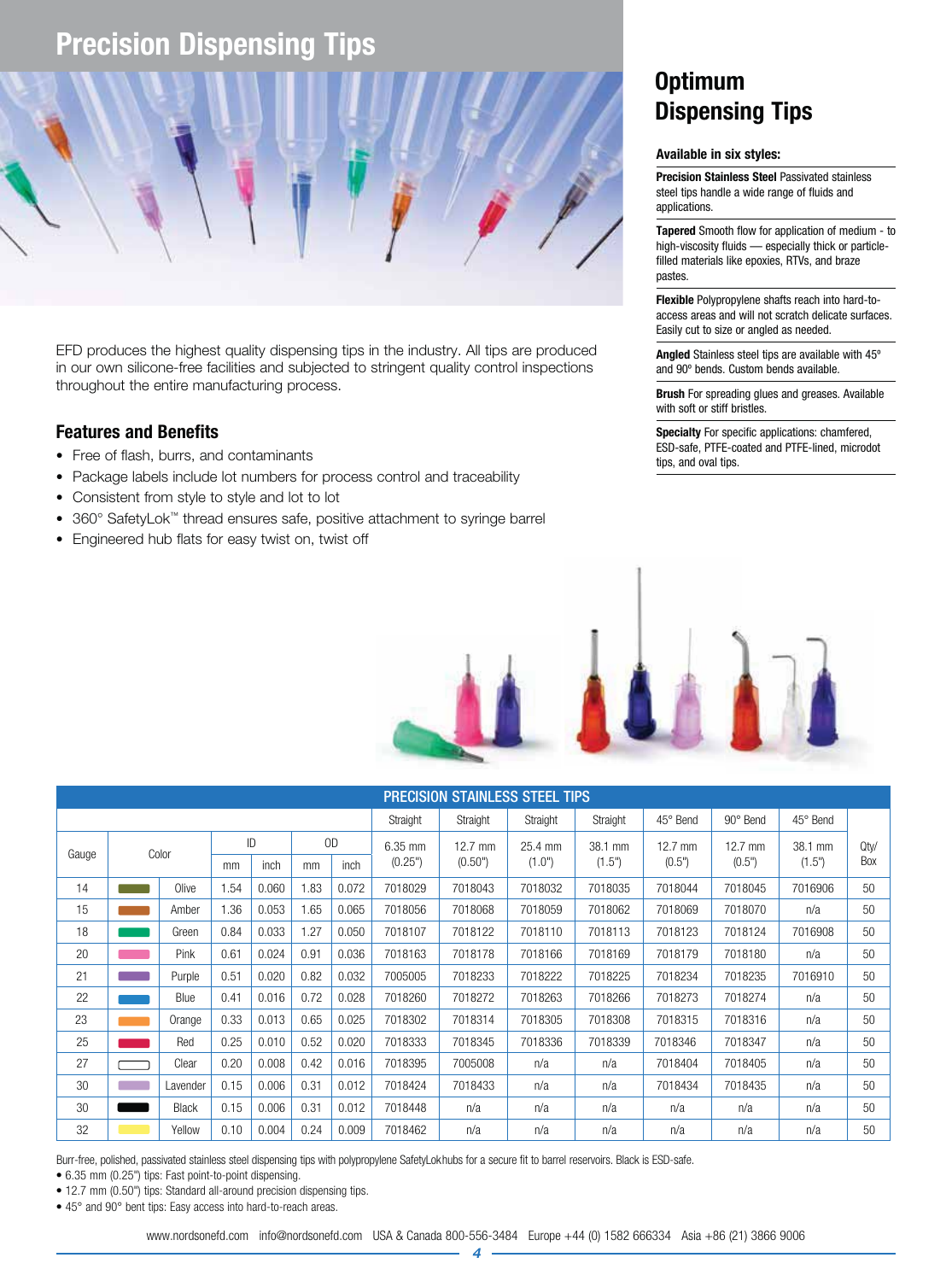## **Precision Dispensing Tips**

|       | <b>SMOOTHFLOW TAPERED TIPS</b> |              |      |       |          |         |         |  |  |
|-------|--------------------------------|--------------|------|-------|----------|---------|---------|--|--|
| Gauge | Color                          |              |      | ID    | Standard | Opaque  | $Q$ ty/ |  |  |
|       |                                |              | mm   | inch  |          | Rigid   | Box     |  |  |
| 14    |                                | Olive        | 1.60 | 0.063 | 7018052  | 7018049 | 50      |  |  |
| 16    |                                | Grey         | 1.19 | 0.047 | 7018100  | 7018097 | 50      |  |  |
| 18    |                                | Green        | 0.84 | 0.033 | 7018158  | 7018147 | 50      |  |  |
| 18    |                                | Black        | 0.84 | 0.033 | 7018150  | n/a     | 50      |  |  |
| 20    |                                | Pink         | 0.58 | 0.023 | 7005009  | 7005006 | 50      |  |  |
| 20    |                                | <b>Black</b> | 0.58 | 0.023 | 7018211  | n/a     | 50      |  |  |
| 22    |                                | Blue         | 0.41 | 0.016 | 7018298  | 7005007 | 50      |  |  |
| 25    |                                | Red          | 0.25 | 0.010 | 7018391  | 7018370 | 50      |  |  |
| 25    |                                | Black        | 0.25 | 0.010 | 7018373  | n/a     | 50      |  |  |
| 27    |                                | Clear        | 0.20 | 0.008 | 7018417  | n/a     | 50      |  |  |
| 27    |                                | Black        | 0.20 | 0.008 | 7363483  | n/a     | 50      |  |  |

Use with gel cyanoacrylates, UV-cure adhesives, sealants, and particle-filled materials or any medium- to high-viscosity fluid. Standard, flexible translucent tips are molded of polyethylene and contain a light-blocking additive that protects UV-sensitive fluids. Rigid opaque tips are molded of polypropylene and the opacity of the material delivers light-blocking functionality to protect light-sensitive fluids. Standard tapered tips are recommended for best results. Black is ESD-safe.

|       | <b>FLEXIBLE TIPS</b> |       |      |       |           |         |      |  |  |  |
|-------|----------------------|-------|------|-------|-----------|---------|------|--|--|--|
|       |                      | Color |      | ID    | $12.7$ mm | 38.1 mm | Qty/ |  |  |  |
| Gauge |                      |       | mm   | inch  | (0.50")   | (1.5")  | Box  |  |  |  |
| 15    |                      | Amber | 1.25 | 0.049 | 7018085   | 7018080 | 50   |  |  |  |
| 18    |                      | Green | 0.84 | 0.033 | 7018143   | 7018138 | 50   |  |  |  |
| 20    |                      | Pink  | 0.48 | 0.019 | 7018205   | 7018201 | 50   |  |  |  |
| 25    |                      | Red   | 0.36 | 0.014 | 7018366   | 7018362 | 50   |  |  |  |

Flexible polypropylene tubing for application into difficult-to-access areas. Easily drags along edges and around corners and prevents scratching. Tubing can be cut to length.

|       | <b>PTFE-COATED TIPS</b> |        |      |       |      |       |           |      |  |  |  |
|-------|-------------------------|--------|------|-------|------|-------|-----------|------|--|--|--|
| Gauge |                         |        | ID   |       | 0D   |       | $12.7$ mm | Qty/ |  |  |  |
|       |                         | Color  |      | inch  | mm   | inch  | (0.50")   | Box  |  |  |  |
| 21    |                         | Purple | 0.51 | 0.020 | 0.84 | 0.033 | 7018243   | 20   |  |  |  |
| 22    |                         | Blue   | 0.41 | 0.016 | 0.74 | 0.029 | 7018290   | 20   |  |  |  |
| 23    |                         | Orange | 0.33 | 0.013 | 0.66 | 0.026 | 7018326   | 20   |  |  |  |
| 25    |                         | Red    | 0.25 | 0.010 | 0.53 | 0.021 | 7018359   | 20   |  |  |  |

Controls wicking to stop drips in optical media applications.

|       |              |                  |       | <b>CHAMFERED TIPS</b> |                              |                      |             |
|-------|--------------|------------------|-------|-----------------------|------------------------------|----------------------|-------------|
| Gauge | Color        | ID<br>inch<br>mm |       | 38.1 mm<br>(1.50")    | $12.7 \text{ mm}$<br>(0.50") | $6.35$ mm<br>(0.25") | Qty/<br>Box |
| 18    | Green        | 0.84             | 0.033 | n/a                   | 7018129                      | n/a                  | 50          |
| 20    | Pink         | 0.61             | 0.024 | 7018188               | n/a                          | n/a                  | 50          |
| 22    | Blue         | 0.41             | 0.016 | 7018281               | n/a                          | n/a                  | 50          |
| 23    | Orange       | 0.33             | 0.013 | n/a                   | 7018321                      | n/a                  | 50          |
| 25    | Red          | 0.25             | 0.010 | n/a                   | 7018352                      | n/a                  | 50          |
| 27    | Clear        | 0.20             | 0.008 | n/a                   | n/a                          | 7015236              | 50          |
| 33    | Clear        | 0.10             | 0.004 | n/a                   | n/a                          | 7018482              | 25          |
| 33    | <b>Black</b> | 0.10             | 0.004 | n/a                   | n/a                          | 7018477              | 25          |

Use for microdot application of low viscosity fluids. Black is ESD-safe.

| <b>PTFE-LINED TIPS</b> |      |         |         |                 |         |             |  |
|------------------------|------|---------|---------|-----------------|---------|-------------|--|
| Color                  |      | ID      |         | 12.7 mm 25.4 mm |         | Qty/<br>Box |  |
|                        |      | mm      | inch    | (0.50")         | (1.0")  |             |  |
|                        | Grev | 0.51    | 0.020   | 7018256         | 7005003 | 50          |  |
| Pink<br>0.012<br>0.30  |      | 7018388 | 7005004 | 50              |         |             |  |

Resists clogging of cyanoacrylates. Use for microdot application of low viscosity fluids.

|               | <b>BRUSH TIPS</b>            |         |      |
|---------------|------------------------------|---------|------|
| Style         | 50.8 mm (2") length          |         | Qty/ |
|               | <b>High Flow</b><br>Standard |         | Box  |
| soft bristle  | 7022730                      | 7022731 | 50   |
| stiff bristle | 7015351                      | 7015467 | 50   |



Spread glues and greases. Brush tips are made with high quality 6/12 nylon, known for its strength and wear resistance. Soft brush tips are 0.003" diameter level; stiff brush tips are 0.006".

| <b>OVAL TIPS</b> |  |        |                      |             |  |  |  |  |
|------------------|--|--------|----------------------|-------------|--|--|--|--|
| Gauge            |  | Color  | $12.7$ mm<br>(0.50") | Qty/<br>Box |  |  |  |  |
| 15               |  | Amber  | 7018078              | 50          |  |  |  |  |
| 18               |  | Green  | 7024653              | 50          |  |  |  |  |
| 23               |  | Orange | 7024656              | 50          |  |  |  |  |



Flat ribbon deposits of thick pastes, sealants & epoxies.

| TIP SHIELDS |       |              |         |             |  |  |  |
|-------------|-------|--------------|---------|-------------|--|--|--|
| <b>Size</b> | Color |              | Part #  | Qty/<br>Box |  |  |  |
| 3cc         |       | Red          | 7017715 | 10          |  |  |  |
| 5cc to 55cc |       | <b>Black</b> | 7017717 | 10          |  |  |  |



Reusable tip shields for light-sensitive and UV-cure adhesives. Fits over dispensing tip hub.

| <b>POLYETHYLENE NOZZLES</b> |       |      |      |         |      |  |  |
|-----------------------------|-------|------|------|---------|------|--|--|
| length<br>ID                |       |      |      | Part #  | Qty/ |  |  |
| cm                          | inch  | cm   | inch |         | Bag  |  |  |
| 0.318                       | 0.125 | 6.35 | 2.5  | 7018555 | 10   |  |  |
| 0.157                       | 0.062 | 6.35 | 2.5  | 7018557 | 10   |  |  |
| 0.157                       | 0.062 | 10.6 | 4.0  | 7018559 | 10   |  |  |
| 0.08                        | 0.031 | 10.6 | 4.0  | 7018561 | 10   |  |  |



Polyethylene nozzles thread into all cartridge sizes and 725 Series and 736HPA-NV valves. 1/4 NPT (6.35 mm) thread.

|       |     | <b>METAL NOZZLES</b> |         |      |
|-------|-----|----------------------|---------|------|
| Gauge | ID  |                      | Part #  | Qty/ |
|       | mm  | inch                 |         | Bag  |
| 7     | 3.8 | 0.150                | 7014850 |      |
| 8     | 3.4 | 0.135                | 7014851 | 1    |
| 10    | 2.7 | 0.106                | 7014848 |      |
| 12    | 2.2 | 0.085                | 7014842 |      |
| 14    | 1.6 | 0.063                | 7014844 |      |
| 16    | 1.2 | 0.047                | 7014846 |      |

Metal nozzles thread into all cartridge sizes to fit 725 Series and 736HPA-NV valves. 38.1 mm (1 1/2") long metal nozzles with 1/4 NPT.



|      | $0.157$ 0.062 6.35          |                 | 2.5                | 70  |
|------|-----------------------------|-----------------|--------------------|-----|
|      | $0.157$ 0.062 10.6          |                 | 4.0                | 70  |
| n no | $\cap$ $\cap$ $\cap$ $\cap$ | 10 <sub>6</sub> | $\Lambda$ $\Omega$ | -70 |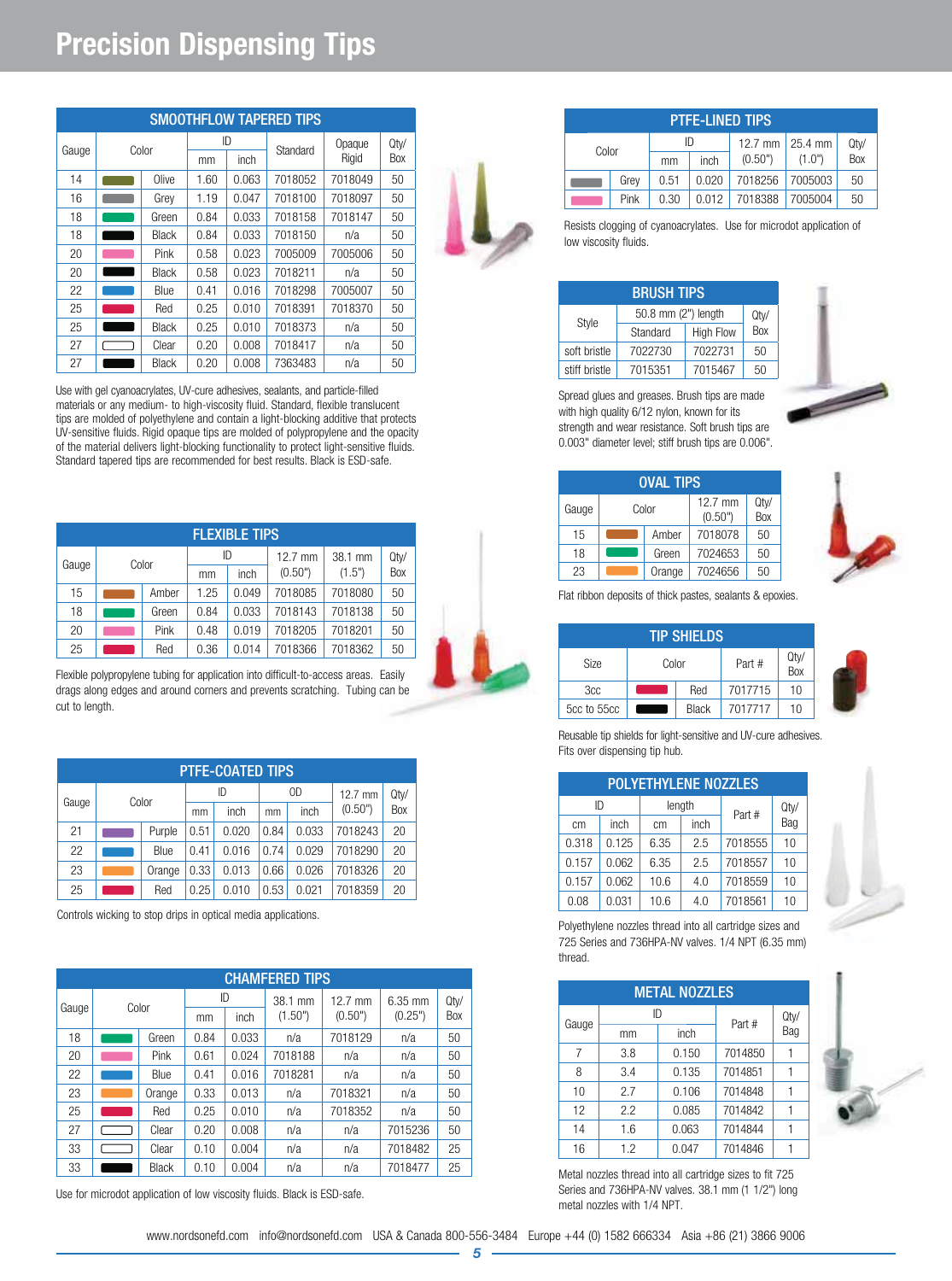## **Precision Dispensing Tips**

|                                    |    | <b>DISPENSING TIPS</b><br>Tapered<br>Stainless Steel PTFE-Lined<br>Flexible |   |   |
|------------------------------------|----|-----------------------------------------------------------------------------|---|---|
| <b>Applications</b>                |    |                                                                             |   |   |
| Very Low Viscosity Fluids          | Χ  |                                                                             |   |   |
| <b>Particle-Filled Pastes</b>      |    |                                                                             |   | X |
| <b>Microdot Deposits</b>           | X  |                                                                             |   |   |
| <b>Fluid is Reactive to Metal</b>  |    | X                                                                           |   |   |
| Depositing in Recesses             |    |                                                                             |   |   |
| Spreading/Smearing                 |    |                                                                             |   |   |
| <b>Fast-Curing Glues</b>           |    |                                                                             |   |   |
| Beading, Striping                  |    |                                                                             |   |   |
| <b>Easily Scratched Substrates</b> |    |                                                                             |   |   |
| <b>Fluids</b>                      |    |                                                                             |   |   |
| <b>Adhesives</b>                   |    |                                                                             |   |   |
| Anaerobics                         |    |                                                                             |   |   |
| <b>Conformal Coatings</b>          |    |                                                                             |   | X |
| Cyanoacrylates                     |    |                                                                             |   |   |
| <b>Gel Cyanoacrylates</b>          |    |                                                                             |   |   |
| Epoxies                            |    |                                                                             |   | X |
| Greases                            |    |                                                                             |   | X |
| <b>Light-Cure Adhesives</b>        |    |                                                                             |   | X |
| <b>Oils</b>                        |    |                                                                             |   |   |
| Paints                             |    |                                                                             |   | X |
| <b>Sealants</b>                    |    |                                                                             |   | X |
| <b>Silver Epoxy</b>                | X  |                                                                             | X | X |
| Solder Paste/Braze Pastes          |    |                                                                             |   | X |
| <b>Solder Masks</b>                |    |                                                                             |   | X |
| <b>Solvents</b>                    | x  |                                                                             |   |   |
| <b>UV-Cure Adhesives</b>           | ** | •*                                                                          |   |   |

\*OK if used with tip shield, part #7017715 or 7017717. +Chamfered tips are recommended for best results. \*\*Standard tapered tips are recommended for best results.

#### Key

O Recommended

- $\triangle$  Satisfactory
- X Do not use

"EFD components are more durable. We have never encountered a problem with EFD tips and syringes, and that's saying a lot." – Magnavox



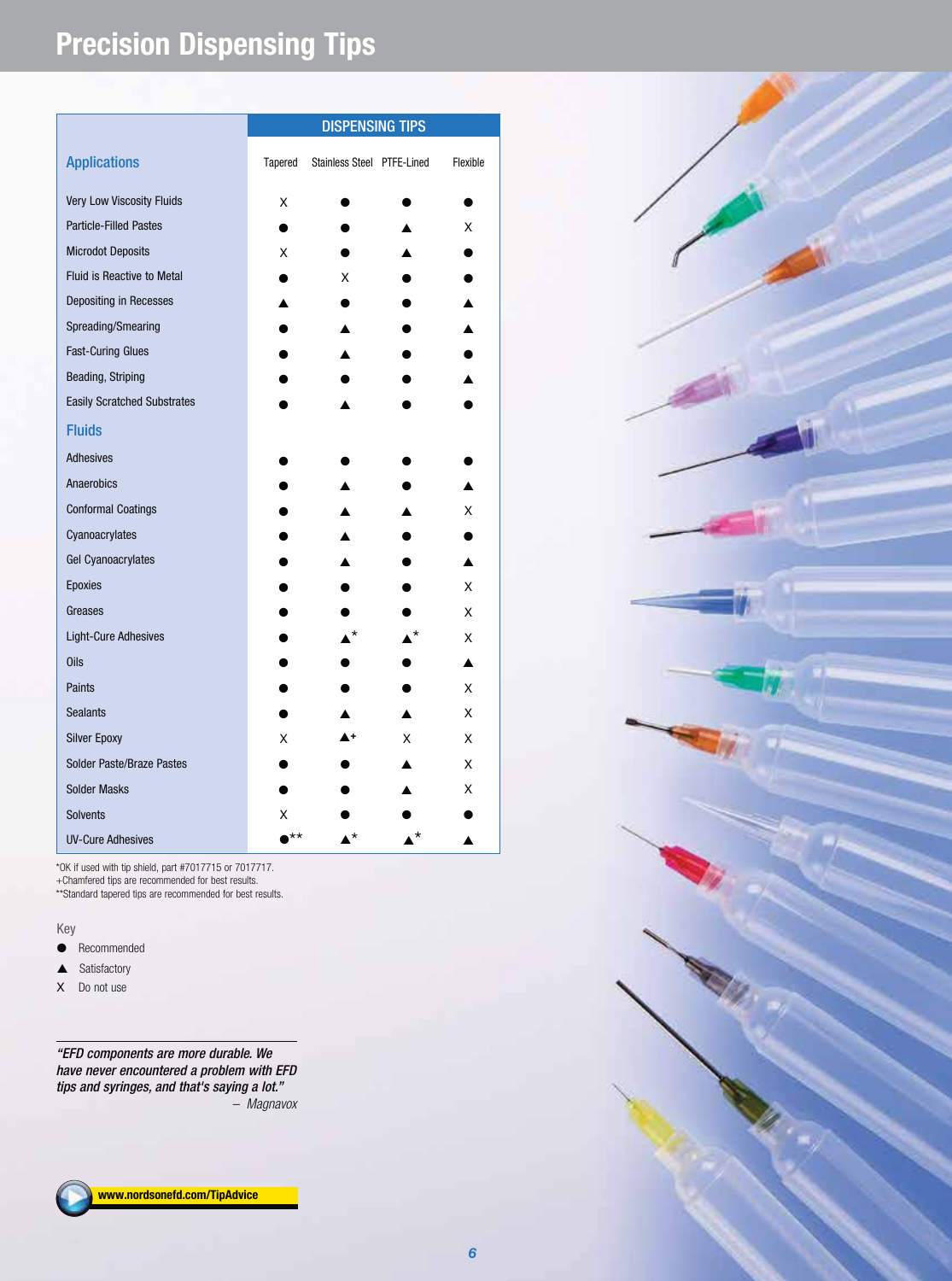Optimum cartridges and retainers have been designed to function as a complete, integrated system that improves yields and reduces costs in fluid packaging and dispensing processes.

Cartridge systems are designed for applications that require a reservoir larger than a 55cc syringe barrel. They are available in 2.5 fl oz, 6 fl oz, 12 fl oz, 20 fl oz, and 32 fl oz capacities, and can be used to make timed or visual deposits.

#### **Features and Benefits**

- Exceptional clarity to allow visual confirmation of fluid levels
- High-impact strength and dimensional stability
- ZeroDraft™ design ensures that internal diameter is consistent from top to bottom
- Excellent chemical compatibility with a wide range of fluids
- Available in clear, black, amber, green, and white
- White cartridges are molded from a proprietary blend and have better frozen temperature resistance



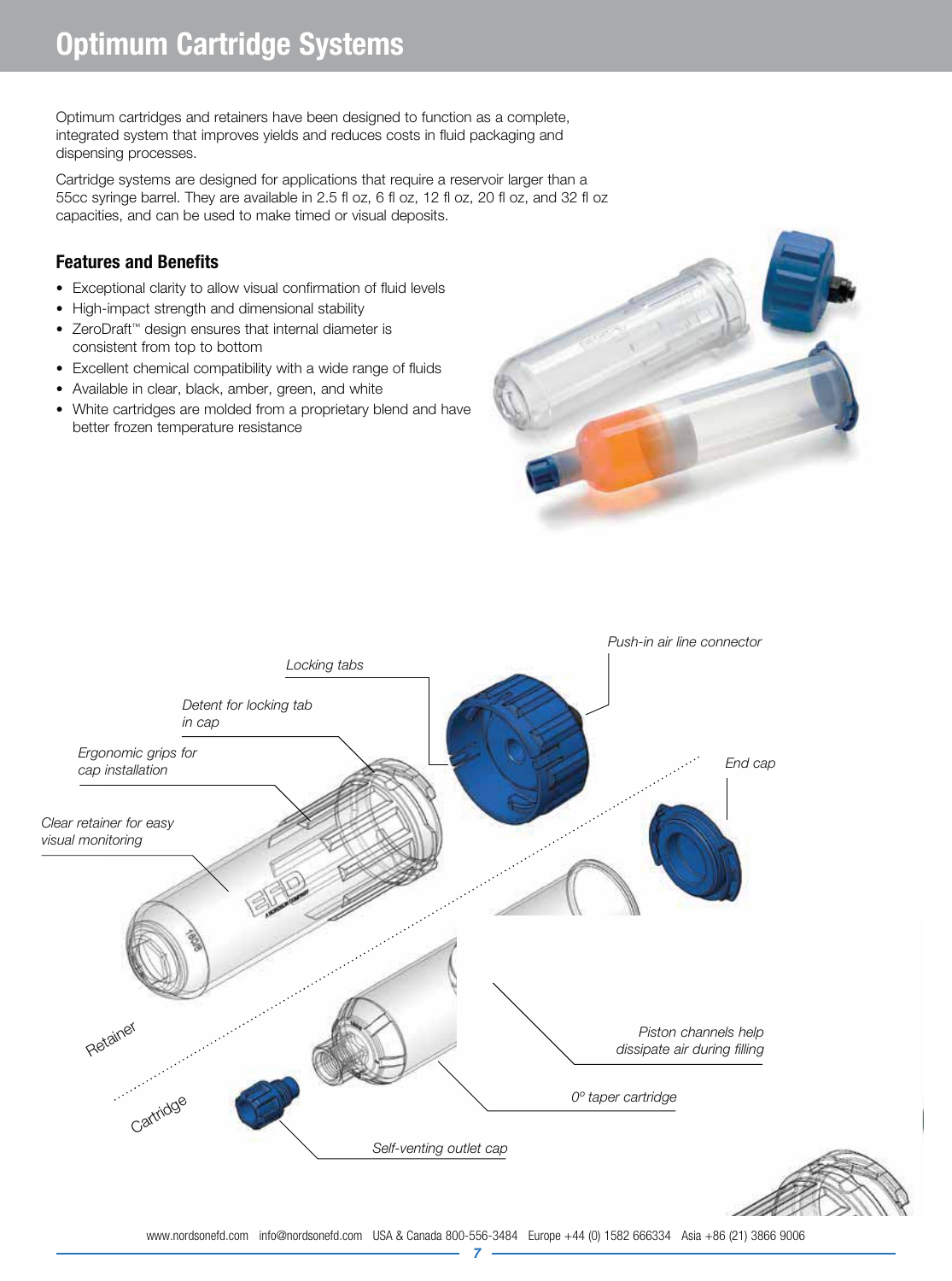## **Optimum Cartridge Systems**

|                   |         |         | <b>CARTRIDGES</b> |         |         |     |
|-------------------|---------|---------|-------------------|---------|---------|-----|
| Size              | Clear   | White   | Amber             | Black   | Green   | 0TY |
|                   |         |         |                   |         |         |     |
| 2.5 fl oz (75 ml) | 7012389 | n/a     | 7012390           | 7012391 | 7014167 | 25  |
| 6 fl oz (180 ml)  | 7012398 | 7361311 | 7012399           | 7012400 | 7014170 | 25  |
| 12 fl oz (360 ml) | 7012407 | 7029498 | 7012408           | 7012409 | 7014173 | 25  |
| 20 fl oz (600 ml) | 7012416 | 7028361 | 7012736           | 7013878 | 7014176 | 10  |
| 32 fl oz (960 ml) | 7014088 | 7028392 | 7014089           | 7014091 | 7014090 | 10  |
|                   |         |         |                   |         |         |     |

Sets are available in clear for most fluids; transparent amber for UV and light-sensitive materials (\*up to 550 nm); and opaque black for complete light blockage.

| <b>CARTRIDGE FITTINGS</b> |                                                                                                                                       |                            |                                                                                                          |  |  |
|---------------------------|---------------------------------------------------------------------------------------------------------------------------------------|----------------------------|----------------------------------------------------------------------------------------------------------|--|--|
|                           | For both internal molded nozzle cartridges and external threaded cartridges.<br>For cartridge nozzles, see Precision Dispensing Tips. |                            |                                                                                                          |  |  |
| Fitting                   | Part #                                                                                                                                | <b>Material</b>            | Description                                                                                              |  |  |
|                           | 7022420                                                                                                                               | Nylon                      | Barrel loader fitting 90° 1/4 NPT male<br>Female luer lock to barrel elbow                               |  |  |
|                           | 7022415                                                                                                                               | Stainless Steel            | Barrel loader fitting 1/4 NPT male<br>Female luer lock                                                   |  |  |
|                           | 7017020                                                                                                                               | <b>Black Polypropylene</b> | 1/4 NPT x 3/8 compression                                                                                |  |  |
|                           | 7017014                                                                                                                               | <b>Black Polypropylene</b> | 1/4 NPT x 1/4 compression                                                                                |  |  |
|                           |                                                                                                                                       |                            | <b>TIP ADAPTERS</b>                                                                                      |  |  |
| Adapter                   | Part #                                                                                                                                | <b>Material</b>            | <b>Description</b>                                                                                       |  |  |
|                           | 7016941                                                                                                                               | Polypropylene              | 1/4 NPT standard cartridge tip adapter                                                                   |  |  |
|                           | 7016945                                                                                                                               | Nickel-plated Brass        | 1/4 NPT special purpose tip adapter for 725D Series,<br>725DA Series, 725HF-SS, 736HPA-NV, and cartridge |  |  |
|                           | 7016948                                                                                                                               | <b>Black Polypropylene</b> | 1/4 NPT tip adapter                                                                                      |  |  |

|                   | <b>CARTRIDGE DIMENSIONS</b>                                                     |                                                                                             |                                                                                     |                    |
|-------------------|---------------------------------------------------------------------------------|---------------------------------------------------------------------------------------------|-------------------------------------------------------------------------------------|--------------------|
| <b>Size</b>       |                                                                                 | A                                                                                           | B                                                                                   |                    |
| 2.5 fl oz (75 ml) | 6 fl oz (180 ml)<br>12 fl oz (360 ml)<br>20 fl oz (600 ml)<br>32 fl oz (960 ml) | 43.2 mm (1.70")<br>43.2 mm (1.70")<br>43.2 mm (1.70")<br>68.3 mm (2.69")<br>68.3 mm (2.69") | 98.8 mm<br>181.5 mm $(7.15")$<br>314.3 mm (12.38")<br>249.7 mm<br>346.4 mm (13.69") | (3.89")<br>(9.83") |



Note: This data is typical and does not constitute a specification.

## **Cartridge Systems**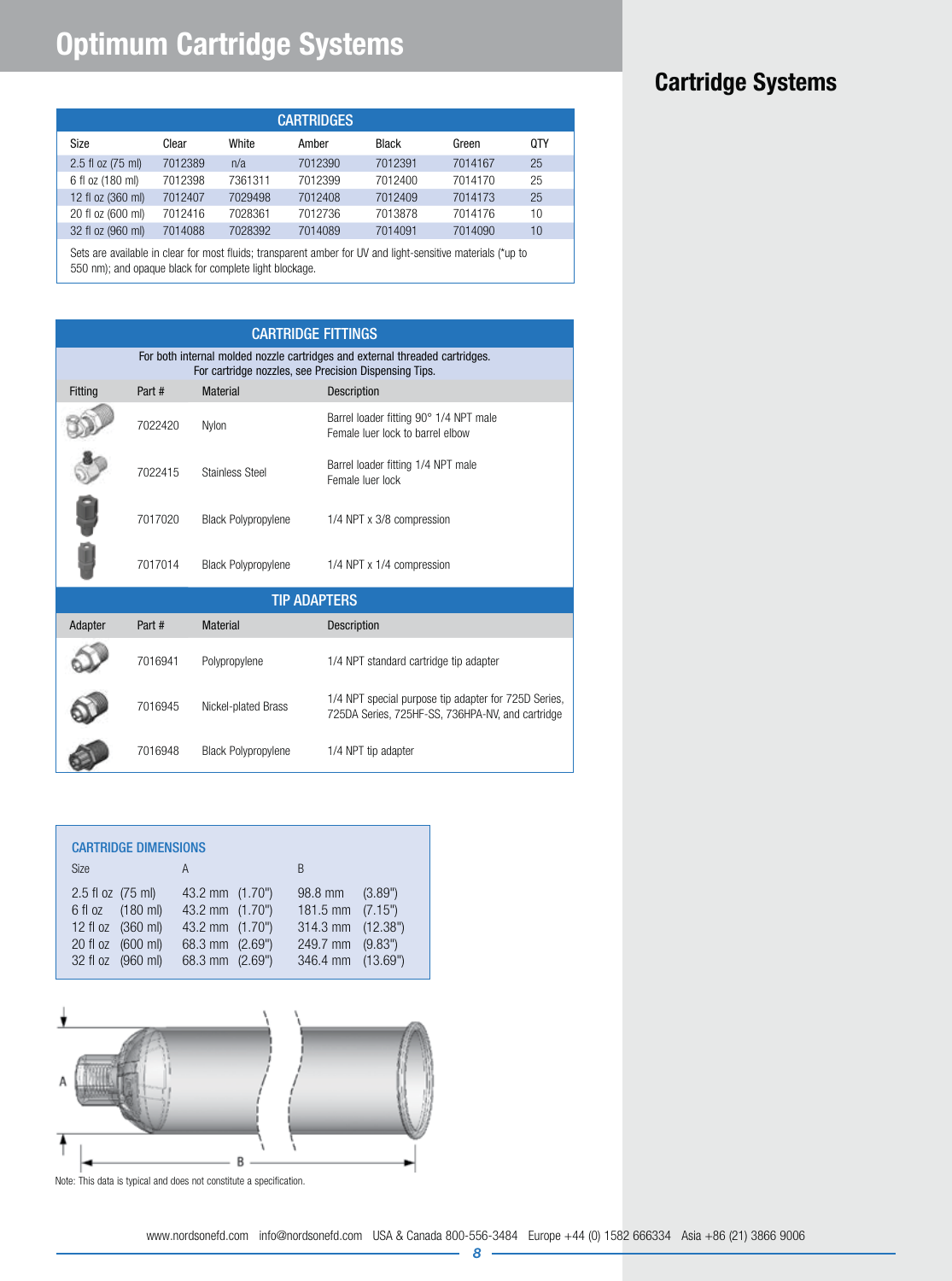## **Optimum Cartridge Systems**





### **Cartridge Retainer Systems**

Optimum cartridge retainers are molded from high-tensile, clarified resin that permits easy visual monitoring of fluid levels. Large textured ribs provide an ergonomic grip for cap installation.

Retainer caps feature locking tabs that snap securely into detents on the retainer body with an audible click. A push-in air line connector on top of the cap eliminates the need for bayonet connectors.

| <b>RETAINER SYSTEMS</b>        |                                    |                                    |                                   |                   |  |
|--------------------------------|------------------------------------|------------------------------------|-----------------------------------|-------------------|--|
| Retainer Systems*              |                                    |                                    | <b>Retainer Bodies</b>            |                   |  |
| Part #                         | <b>Size</b>                        |                                    | Part #                            | <b>Size</b>       |  |
| 7012430                        | 2.5 fl oz (75 ml)                  |                                    | 7013857                           | 2.5 fl oz (75 ml) |  |
| 7012433                        | 6 fl oz (180 ml)                   |                                    | 7013858                           | 6 fl oz (180 ml)  |  |
| 7012436                        | 12 fl oz (360 ml)                  |                                    | 7013859                           | 12 fl oz (360 ml) |  |
| 7012439                        | 20 fl oz (600 ml)                  |                                    | 7013860                           | 20 fl oz (600 ml) |  |
| 7013899                        | 32 fl oz (960 ml)                  |                                    | 7013900                           | 32 fl oz (960 ml) |  |
| <b>Retainer Cap Assemblies</b> |                                    |                                    |                                   |                   |  |
| Part #                         | <b>Size</b>                        |                                    |                                   |                   |  |
| 7012531                        | 2.5, 6, 12 fl oz (75, 180, 360 ml) |                                    |                                   |                   |  |
| 7012532                        | 20, 32 fl oz (600, 960 ml)         |                                    |                                   |                   |  |
|                                |                                    |                                    | Retainer Cap 0-ring Kits (2/pkg.) |                   |  |
| Part #                         | <b>Material</b>                    | <b>Size</b>                        |                                   |                   |  |
| 7014373                        | <b>Buna</b>                        | 2.5, 6, 12 fl oz (75, 180, 360 ml) |                                   |                   |  |
| 7026914                        | <b>EPR</b>                         | 2.5, 6, 12 fl oz (75, 180, 360 ml) |                                   |                   |  |
| 7026915                        | Viton                              | 2.5, 6, 12 fl oz (75, 180, 360 ml) |                                   |                   |  |
| 7014372                        | <b>Buna</b>                        | 20, 32 fl oz (600, 960 ml)         |                                   |                   |  |
| 7026916                        | <b>EPR</b>                         | 20, 32 fl oz (600, 960 ml)         |                                   |                   |  |
| 7026917                        | Viton                              | 20, 32 fl oz (600, 960 ml)         |                                   |                   |  |

\*Note: For retainer systems with 100 psi and 15 psi regulators, see Tanks, Reservoirs, and Pumps.

The retainer cap O-rings are available in three different materials. Please select the one most compatible with your fluid. Standard O-ring material is Buna.

"EFD is our favorite vendor to deal with – fast, professional, and top notch products." – Contract Packager

9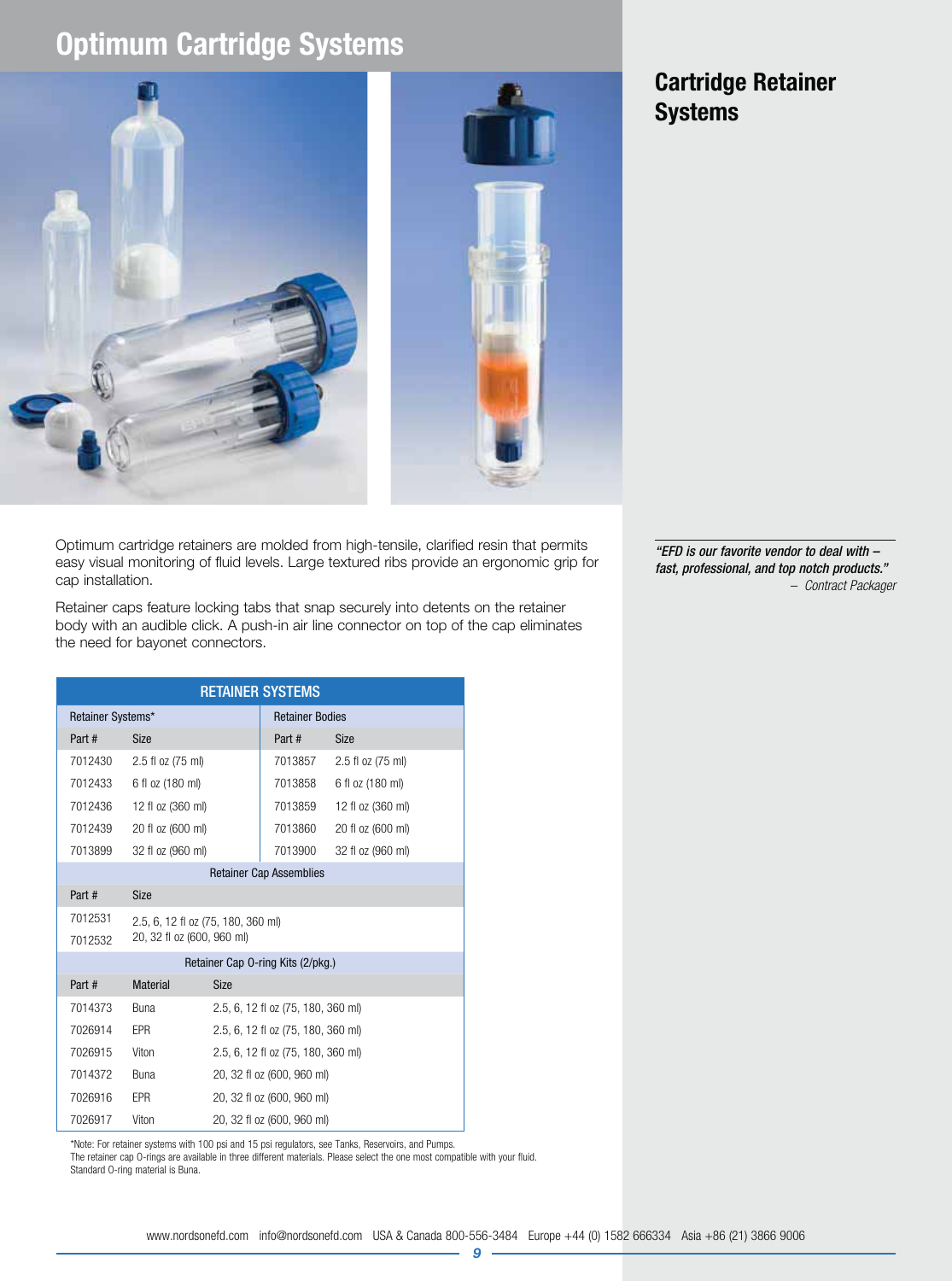## **Optimum Cartridge Systems**



Optimum pistons are precision molded from high-density polyethylene. The consistent fit perfectly matches cartridge walls for smooth, unobstructed travel and ensures consistent results in fluid packaging and dispensing processes.

Unique channels help dissipate air during the filling process, reducing or eliminating the need to centrifuge. Dual wiping edges eliminate waste and residue to lower production costs and simplify disposal of used cartridges.

Blue pistons have a smaller leading edge wiper. The looser fit reduces dripping or stringing during the dispensing of very thick fluids and the color makes it easy to see the piston position inside the cartridge.

### **Cartridge Pistons**

| <b>CARTRIDGE PISTONS</b> |                                                 |       |         |  |
|--------------------------|-------------------------------------------------|-------|---------|--|
| Part #                   | <b>Size</b>                                     | Color | Qty/Box |  |
| 7012419                  | 2.5, 6, 12 fl oz<br>$(75, 180, 360 \text{ ml})$ | White | 25      |  |
| 7362087                  | 2.5, 6, 12 fl oz<br>(75, 180, 360 ml)           | Blue  | 25      |  |
| 7012421                  | 20, 32 fl oz<br>(600, 960 ml)                   | White | 10      |  |



End caps snap securely over cartridge flanges to prevent leaks and fluid contamination. The center push-button presses the cap against the cartridge wall to form a positive, airtight seal.

Self-venting outlet caps feature a large ribbed gripping area that simplifies manual installation, along with precision molded threads and a tapered seat that provides a snug, leakproof seal.

### **Cartridge End/Outlet Caps**

| <b>CARTRIDGE END CAPS</b>    |                                                 |       |         |  |
|------------------------------|-------------------------------------------------|-------|---------|--|
| Part #                       | <b>Size</b>                                     | Color | Qty/Box |  |
| 7012423                      | 2.5, 6, 12 fl oz<br>(75, 180, 360 ml)           | Blue  | 25      |  |
| 7014475                      | 2.5, 6, 12 fl oz<br>$(75, 180, 360 \text{ ml})$ | Green | 25      |  |
| 7012425                      | 20, 32 fl oz<br>(600, 960 ml)                   | Blue  | 10      |  |
| 7014474                      | 20, 32 fl oz<br>$(600, 960$ ml)                 | Green | 10      |  |
| <b>CARTRIDGE OUTLET CAPS</b> |                                                 |       |         |  |
| Part #                       | <b>Size</b>                                     | Color | Qty/Box |  |
| 7012427                      | All                                             | Blue  | 25      |  |
| 7014476                      | All                                             | Green | 25      |  |